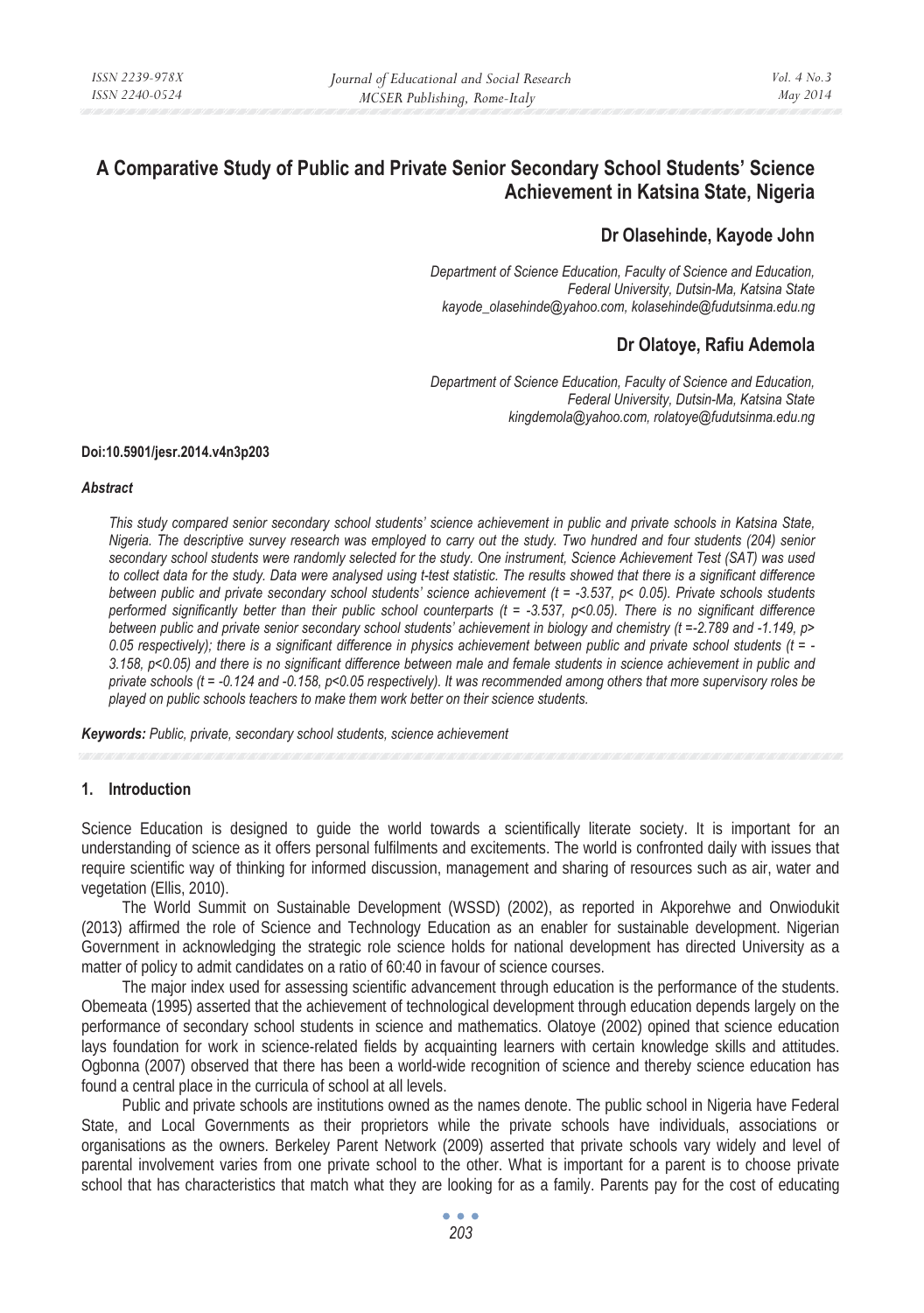their children in private schools and therefore tend to be more involved in dictating what the schools offer than parents whose children are attending public schools (Olatove and Agbatogun, 2009).

**Table1:** Characteristics of Private and Public Schools

| Private School                                                         | <b>Public School</b>                                |
|------------------------------------------------------------------------|-----------------------------------------------------|
| Mostly have small class size                                           | Mostly have big class size                          |
| Lack accountability to the public                                      | Accountable to the public                           |
| It is autonomous                                                       | It is not autonomous                                |
| Ignore recent curricular trends in education                           | Do not ignore curricular trends in education        |
| Do not always hire certified teachers                                  | Hire certified teachers                             |
| Most have religion inclinations                                        | Do not have religious inclinations                  |
| Set no fund apart for teacher professional development                 | Set fund apart for teacher professional development |
| Set attraction to parents to show safe, neat and welcoming environment | Set no attraction beyond Government provision       |
| Do not use up- to- date teaching methods                               | Use up to date teaching methods                     |

**Source:** Lubienski, Lubienski and Crane (2009).

Despite the characteristics listed in table 1, scholars are contesting the superiority of the schools in term of achievement in science. Lubienski, Lubienski, and Crane, (2009) said after holding demographic factors constant, public schools performed just as well if not better than private schools. It is important to say that the characteristics listed in the table 1 may not be completely applicable to the various school types in some countries as education policy may differ. Olatoye and Agbatogun (2009) reported that there exists a significant difference in mathematics and science achievement of public and private school pupils in which private school pupils performed better than public school counterparts in mathematics and science. The discussions so far show that there is a need to compare private and public school students in science achievement.

This study therefore sought to compare senior secondary school students' science achievement in public and private schools in Katsina State, Nigeria.

# **2. Research Questions**

The following research questions are answered in this study:

- 1. Is there any significant difference between public and private school students' achievement in science?
- 2. Is there any significant difference between public and private school students' achievement in (i) Biology (ii) Chemistry (iii) Physics?
- 3. Is there any significant difference between male and female students' achievement in public schools?
- 4. Is there any significant difference between male and female students' achievement in private schools?

# **3. Methodology**

#### *3.1 Research Design*

The descriptive survey research design was employed to carry out this study. The aim of the researchers was to record, analyze and interpret the existing conditions or variables. The research is non-experimental and therefore variables were not manipulated. This makes descriptive survey research design suitable for this study. This design also accommodates generalization of findings of the study upon the target population from which only a representative sample was actually studied.

#### *3.2 Target Population and Sample*

The target population for the study comprised all the students in Senior Secondary School (SSS) Two in Katsina State, Nigeria. Katsina State is one of the 36 states in Nigeria. It has cultural and educational similarities with the other six states in the North-West geo-political zone of Nigeria. Katsina state was divided into 3 zones namely: Daura, Funtua and Katsina. This is the existing political divisions in the state. A random sample of one Local Government Area (LGA) was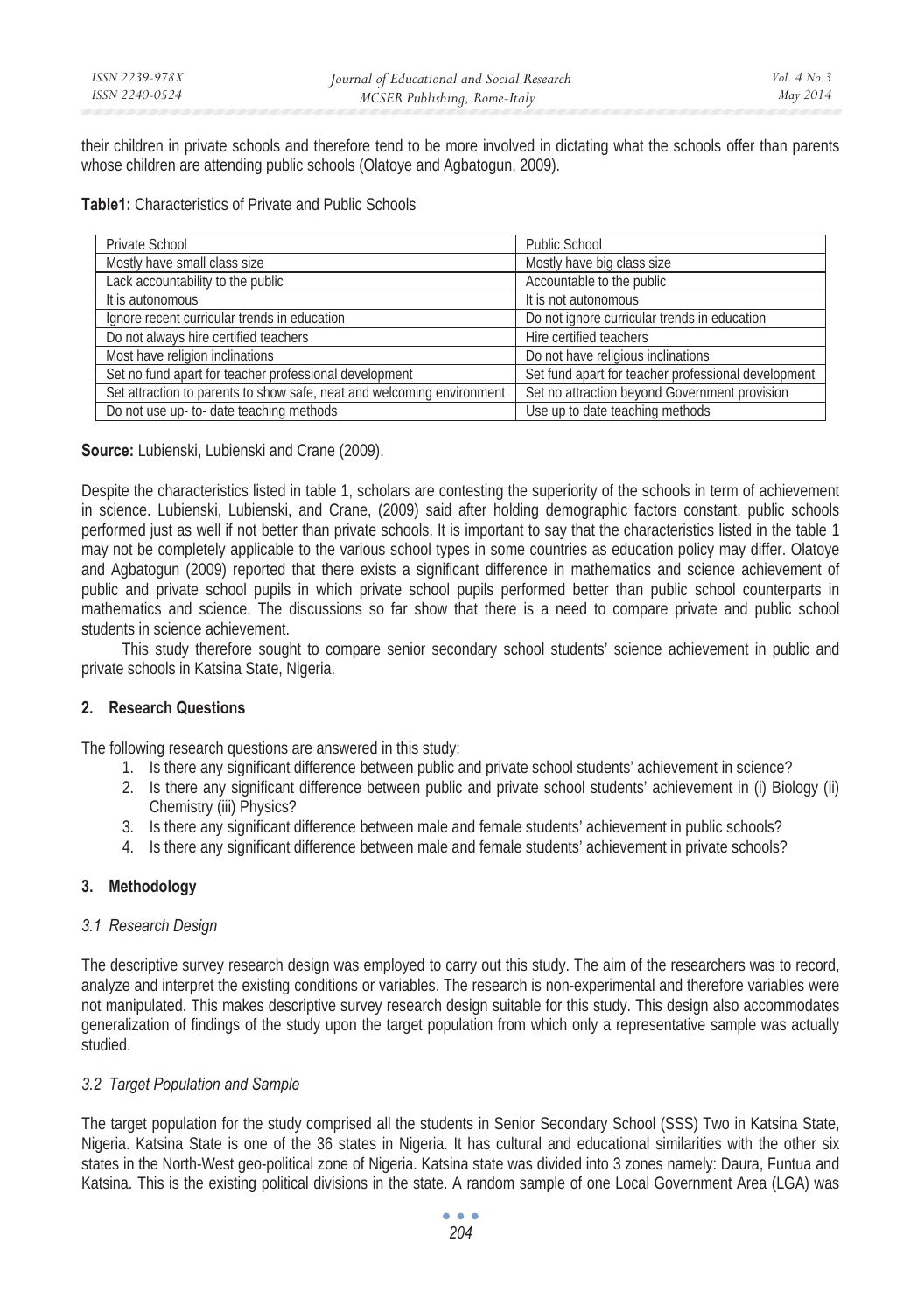selected from each zone. From each Local Government Area, a random sample of two public and two private schools were selected from each LGA and a total of 12 schools (6 public and 6 private schools) were selected from the entire state. From each school, twenty SSS 2 Science Students were randomly selected to participate in the study. Thus a total of 240 students participated in the study. The average age of the students is 17 years.

# *3.3 Instrumentation*

One instrument was used to collect data for this study; Science Achievement Test (SAT). SAT is a 30-item achievement test that covers the three core subjects in science namely biology, chemistry and physics. Ten items were drawn from each of these subject areas. Respondents were asked to indicate their gender and type of school on the achievement test.

Examples of items on SAT:

- 1. A group of closely related organisms capable of interbreeding to produce fertile offspring are known as members of (a) kingdom (b) class (c) family (d) species
- 2. How many orbital is in the d-sub shell? (a)  $1$  (b)  $3$  (c)  $5$  (d)  $7$ .
- 3. The derived unit of pressure can be expressed as: (a) Kgms<sup>-2</sup> (b) Kgms<sup>-2</sup> (c)Kgm<sup>-2</sup>s<sup>-2</sup> (d)Kgm-<sup>1</sup>s<sup>2</sup>

The content validity of the achievement tests was ensured through experts' suggestions and guidance. Experts in test construction helped in critiquing the items. All the achievement items were selected from already standardised items produced by the West African Examinations Council. The items selected were only on the topics covered in all the schools selected for the study. The test retest reliability co-efficient for SAT was 0.849.

## *3.4 Method of Data Analysis*

The data collected were analysed using Statistical Package for Social Sciences (SPSS) version 17.0. All the research questions were answered using t-test.

# **4. Results**

## *4.1 Research Question1: Is there any significant difference between public and private school students' achievement in science?*

#### **Table 2:** Comparison of Public and Private Schools in Science Achievement

| Variable            | School<br>vpe            | N         | Mean           | Std Dev        | Err<br>Mean<br>Std | df         |             | -                 | Remark |
|---------------------|--------------------------|-----------|----------------|----------------|--------------------|------------|-------------|-------------------|--------|
| Science Achievement | Public<br><b>Private</b> | 120<br>84 | 6.5750<br>1190 | 73681<br>48976 | .24984<br>.38076   | ากา<br>ZUZ | . .<br>ບ.ບບ | 0.00 <sup>1</sup> |        |

 $*$  Significant (p>0.05).

In table 2 there is a significant difference between public and private secondary school students' achievement in science  $(t = -3.537, p < 0.05)$ . The mean achievement for public school students is 6.575 while that of private school is 8.119. Though students' achievements in both public and private schools are below average (the maximum obtainable score is 30), however, private school students performed significantly better than their public school counterparts.

*4.2 Research Question 2: Is there any significant difference between public and private school students' achievement in (i) Biology (ii) Chemistry (iii) Physics?* 

|  |  |  |  |  | Table 3: Comparison of Public and Private school students' achievement in Biology, Chemistry and Physics achievemen |
|--|--|--|--|--|---------------------------------------------------------------------------------------------------------------------|
|--|--|--|--|--|---------------------------------------------------------------------------------------------------------------------|

| Variables                    | School Type | Ν   | Mean   | Std Dev  | Std Err Mean | df  |          |      | Remark    |
|------------------------------|-------------|-----|--------|----------|--------------|-----|----------|------|-----------|
| <b>Biology Achievement</b>   | Public.     | 120 | 2.2917 | 1.45172  | .13252       | 202 | $-2.789$ | .006 | <b>NS</b> |
|                              | Private     | 84  | 2.9167 | 1.73697  | 18952        |     |          |      |           |
| <b>Chemistry Achievement</b> | Public      | 120 | 2.2083 | 1.44882  | .13226       | 202 | $-1.149$ | .252 | <b>NS</b> |
|                              | Private     | 84  | 2.4524 | 1.55544. | .16971       |     |          |      |           |
| <b>Physics Achievement</b>   | Public.     | 120 | 2.0750 | 1.40923  | 12864        | 202 | $-3.158$ | .002 |           |
|                              | Private     | 84  | 2.7500 | 1.62714  | .17754       |     |          |      |           |

\*Significant ( $p < 0.05$ ) NS= Not significant ( $p > 0.05$ )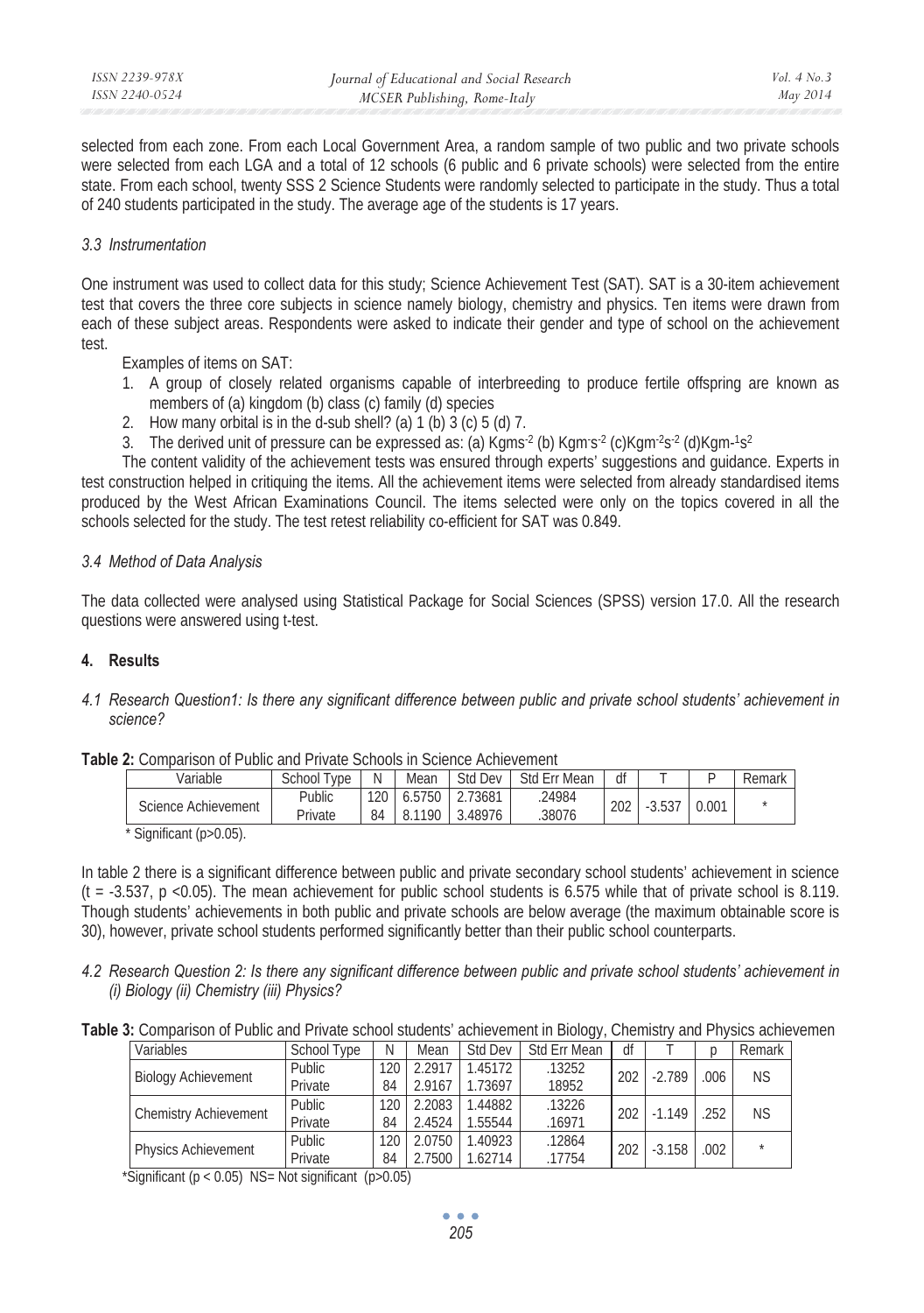Table 3 reveals that there is no significant difference between public and private students' achievement in Biology and Chemistry (t =-2.789 and -1.149, p >0.05 respectively). However, there is a significant difference between public and private school students' achievement in Physics ( $t = -3.158$ ,  $p < 0.05$ ). Private school students performed better in Physics than their public school counterparts. It is worthy to note that the performance is poor in both public and private schools. Public school students had an average of 2.08 out of the maximum obtainable score of 10 in physics while private school students had 2.75. Also the mean achievement score in the biology and chemistry achievements are equally poor.

#### *4.3 Research Question3: Is there any significant difference between male and female students' science achievement in private schools?*

**Table 4:** Comparison of Male and Female Students' Science Achievement in Private Schools

| 42<br>3.40296<br>8.0714<br>52509<br>Male                                                       | Ν<br>Std Dev<br>Variable<br>Std Err<br>Mean<br>Remark<br>Gender |           |  |  |  |  |  |  |  |  |  |  |
|------------------------------------------------------------------------------------------------|-----------------------------------------------------------------|-----------|--|--|--|--|--|--|--|--|--|--|
| оኅ<br>Science Achievement<br>0.124<br>ÖΖ<br>55783<br>42<br>3.61512<br>8.61512<br><b>Female</b> | 901                                                             | <b>NS</b> |  |  |  |  |  |  |  |  |  |  |

NS= Not Significant (p>0.05).

Table 4 shows that there is no significant difference between male and female students in science achievement in private schools ( $t = -0.124$ , p $>0.05$ ). Analysis in table 3 was only done for students in private schools only. This enables us to know whether gender difference in science achievement could exist in different school types (public and private schools).

## *4.4 Research Question 4: Is there any significant difference between male and female students in science achievement in public schools?*

**Table 5:** Comparison of Male and Female Students in Science Achievement in Public Schools

| $\overline{\phantom{a}}$<br>.30965<br>.5455<br>Male<br>158<br>.875<br>118<br><b>NS</b><br>Science Achievement<br>-U.<br>.80326<br>42749<br>.6279<br>emale | Variable | Gender | Ν | Mean | Std Dev | <b>Std Err Mean</b> | df |  | Remark |
|-----------------------------------------------------------------------------------------------------------------------------------------------------------|----------|--------|---|------|---------|---------------------|----|--|--------|
|                                                                                                                                                           |          |        |   |      |         |                     |    |  |        |

NS= Not Significant (p>0.05).

Table 5 shows that there is no significant difference between male and female students' science achievement in public schools ( $t = -0.158$ ,  $p > 0.05$ ). Research question 4 looks at gender differences in science achievement in public schools only. The female students mean score in science achievement is 6.63 as against that of males which is 6.56. This shows that despite the 'no significant difference' revealed in table 5 female students slightly performed better than the male students in public schools. The fact is that the slight difference in achievement is not statistically significant.

# **5. Discussion**

The findings reveal that the there is a significant difference between public and private school students in science achievement (t =  $-3.537$ , p  $\leq 0.05$ ). The findings show significant difference between the mean scores of the private school students' achievement in science. The mean score for the private school students is 8.12 while the public school students' mean science achievement score is 6.58. This shows that the private school students are better than the public school students in science achievement. Factors that could cause this include small class size, safe, neat and welcoming environment in private schools. Also the teachers devote more time for the teaching of the students. This is contrary to the poor attitude to teaching of the teachers in public schools.

Furthermore, the results show that there is no significant difference between the public and private school students' achievement in biology and chemistry (t = -2.789 and -1.149, p >0.05 respectively). In physics however, there is a significant difference (t = -3.158, p<0.05). The mean scores of public and private school students in biology, chemistry and physics range from 2.0750 to 2.9167. The obtainable mean score is 10. The obtained mean score in each subject is far lower than average of 5. It can therefore be generalised that the performance is not good. It shows that science achievement is poor regardless of the school type (public or private).

Tables 4 and 5 reveal that there is no significant difference between male and female students' science achievement in public and private schools (t = -0.124, and -0.158, p>0.05 respectively). However Olatoye and Agbatogun